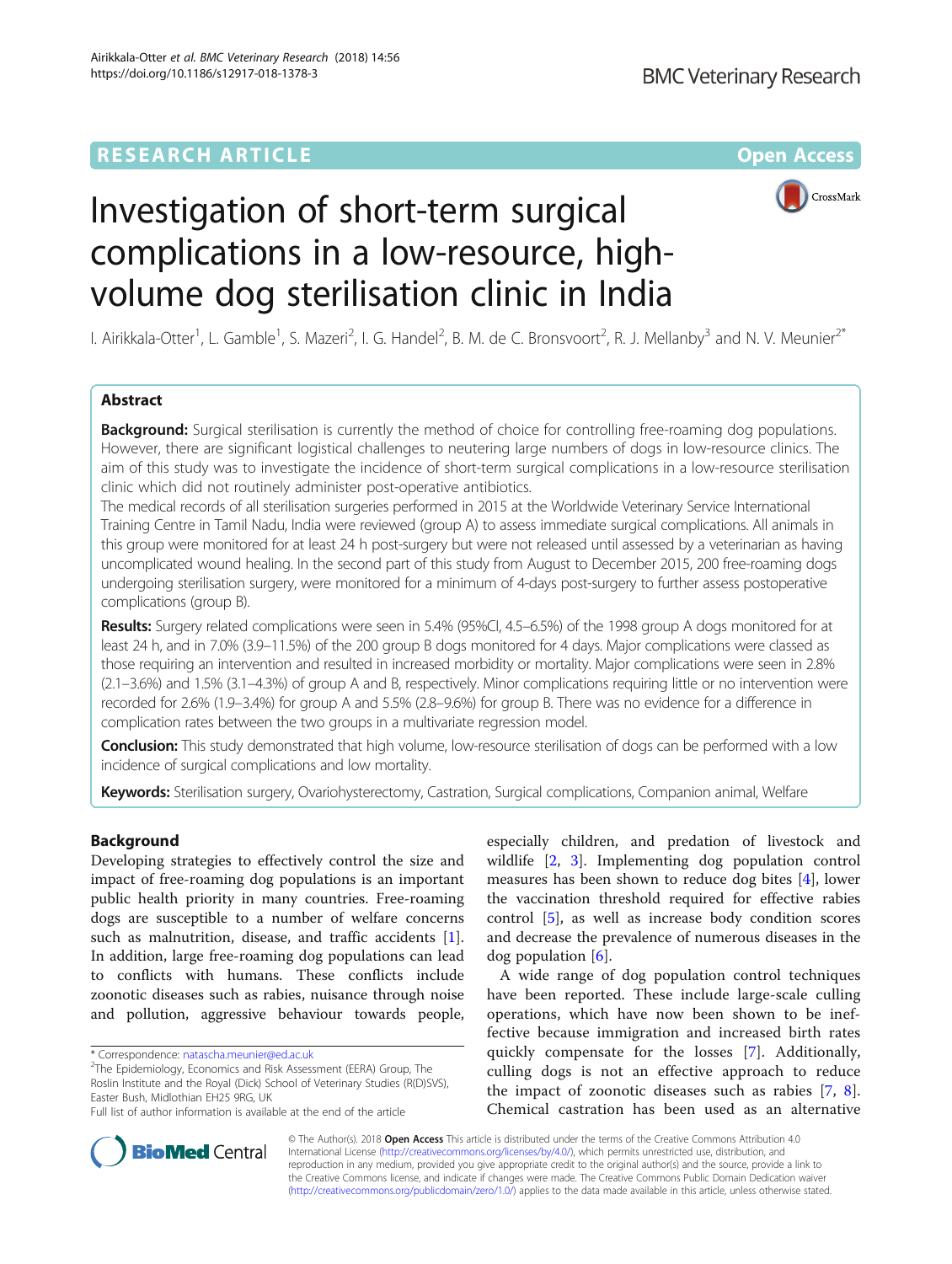to surgery [[9\]](#page-7-0) and immunocontraceptives are under development [[10,](#page-7-0) [11](#page-7-0)]. Despite these advances, surgical sterilisation clinics are currently the main control method advocated to control free-roaming dog populations [\[12\]](#page-7-0). However, undertaking surgical sterilisation on a large scale is logistically challenging in many parts of the world, notably in low income settings where the need to control these populations is often the greatest. In addition, surgical sterilisation can be associated with major complications including haemorrhage, ovarian remnant syndrome, stump pyometra, adhesions, and wound dehiscence or infection, as well as anaesthetic complications and drug reactions [[13](#page-7-0), [14\]](#page-7-0). Moreover, there are few reports which describe the incidence of surgical complications in clinics which sterilise large numbers of dogs in low income settings.

The objective of this study was to investigate the incidence of surgical complications in dogs in a lowresource sterilisation clinic which did not administer routine postoperative antibiotics. This was done by assessing peri- and post-operative complications following sterilisation surgery, including deaths, iatrogenic surgical complications and wound breakdown in a cohort of 200 dogs over a period of 4 days. In addition, surgery records were assessed for all dogs in the same year for a minimum 24 h follow-up period.

### Methods

#### Study site

The Worldwide Veterinary Service (WVS) International Training Centre (ITC) in India has been performing male and female dog sterilisation surgeries since 2010 to control the free-roaming dog population in the Nilgiris district of Tamil Nadu. The sterilisation programmes are conducted according to the Animal Birth Control (ABC) guidelines, as recommended by the Animal Welfare Board of India [\[15\]](#page-7-0). During 2010–2015, approximately 14,000 dogs were neutered in the training centre. The WVS ITC presented a regular two-week training course teaching high-standard sterilisation techniques to veterinarians and international veterinary student participants. All surgeries were conducted under the supervision of ITC veterinary instructors. Free-roaming dogs from the nearby towns and villages were caught and brought in to the clinic by the WVS ITC team of trained animal handlers. The average number of surgeries undertaken at the WVS ITC clinic was 20 surgeries per working day during the study period.

Ethics approval for this study was attained from the University of Edinburgh, Veterinary Ethics Research Committee (VERC 114.16). The neutering programme was approved by the Animal Welfare Board of India.

### Study design

For the first part of this study, all surgical records at the WVS ITC from January to December 2015 were reviewed (group A). All dog sterilisation case record sheets were entered into a database using a purposedesigned form on a smartphone based application (The Rabies App, Mission Rabies; WVS Data Collection App, WVS; 2016). Records were excluded if details of surgical monitoring and recovery were missing.

In the second part of the study, 200 free-roaming dogs were monitored for complications after surgery for a minimum of 4 days between August and December 2015 (group B). Kennel space was a major limitation and dogs were enrolled as space became available. This resulted in batches of all dogs operated on certain days being included in the study as a kennel became free, with no dogs enrolled on other days even though surgery took place.

## Surgical protocol

Premedication of xylazine (2 mg/kg IM) and butorphanol (0.1 mg/kg IM) was administered in the kennel based on an estimated weight. Once sedated, dogs were weighed for accurate medication dosages and an intravenous catheter was placed in all cases. Intravenous fluids (0.9% normal saline) were administered at 10 ml/ kg/h throughout the surgery. Dogs were induced with propofol (1 mg/kg IV) and diazepam (0.25 mg/kg IV). After induction, all dogs received amoxicillin-cloxacillin (20 mg/kg IV), meloxicam (0.2 mg/kg IV), tramadol (4 mg/kg IV) and ivermectin (200μg/kg SC). Lignocaine was given as constant rate infusion for analgesia (1.2 mg/kg/h) and male dogs were injected subcutaneously with lignocaine as a prescrotal local block (20 mg SC). Maintenance of the anaesthesia was achieved with a propofol bolus (1 mg/kg IV) every 6–10 min to effect.

After induction dogs were prepared for surgery by manually shaving the surgical site and cleaning the surgical field with a chlorhexidine surgical scrub solution for 5 min. The preparation of the surgical field was completed with a final spray of isopropyl alcohol. Sterile drapes and surgical instruments were used for each patient. Surgical caps, masks and sterile gloves were worn by all surgeons. Standard aseptic technique was followed in all surgical procedures, including surgical scrubbing of hands with an iodine-based scrub solution and aseptic handling of instruments and consumables after autoclaving. Surgeons replaced their gloves if a break in aseptic technique occurred.

Animals were examined before surgery for pregnancy or cryptorchidism. Ovariohysterectomy was performed with a ventral midline incision according to standard techniques [\[16](#page-7-0)]. Bilateral orchidectomy was done with a midline prescrotal incision. Catgut was used for internal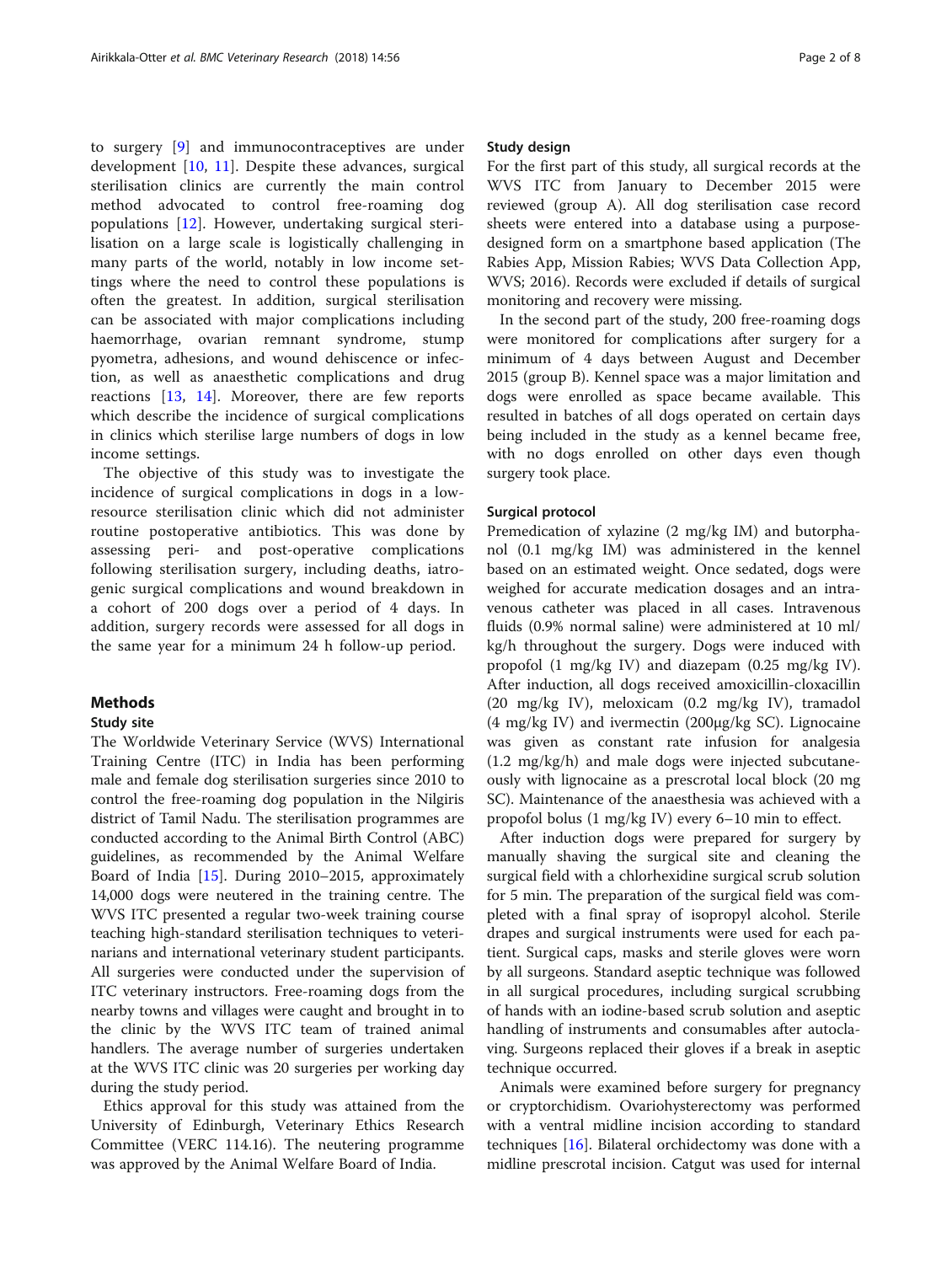ligatures and absorbable suture material for closing the muscle, subcutaneous and intradermal layers in a continuous pattern. The majority of dogs were operated on by course participants (students or veterinary surgeons with limited experience) under the direct supervision of a surgically scrubbed veterinary instructor. A small number of animals were sterilised by experienced surgeons for demonstration purposes. The surgical protocol followed was the same for all dogs operated at the WVS ITC.

All ownerless dogs were kept overnight after surgery and received meloxicam (0.2 mg/kg SC) and a rabies vaccine on the following day. Meloxicam injections were repeated daily for dogs remaining on site. Post-operative antibiotics were not given unless clinically indicated such as in patients with visible signs of infection or systemic illness. All free-roaming dogs were monitored for at least 24 h post-surgery before being released.

#### Post-operative assessment

Dogs were monitored daily by WVS ITC veterinary instructors until release. Wound scores were recorded each morning on a scale  $0-4$  (Table 1, with  $0 =$  perfect healing, and  $4 =$  open wound) and any interventions or complications were recorded. Pain scores were additionally recorded dependant on the visual appearance of the dog and its reaction to gentle touch around the surgical wound, scored with a pain scale from '0' no pain, to '9' excruciating pain, based on the scale by Mathews, (2000) [[17\]](#page-7-0) (Table 2).

Free-roaming dogs were returned to their original location 1–5 days after surgery, depending on the healing of the wound as well as logistics and schedules of the release and catching vehicles. Dogs with a wound healing score of 0 or 1 would be marked for release. Dogs with a wound score of 2 or above, or any additional complications, were kept for monitoring or treatment as required. All dogs in group B were kept for a minimum of four days regardless of wound score.

### Analysis

Complications were entered into the database as free text comments from the surgical monitoring and follow-

Table 1 Post-operative wound scoring scale used at the WVS  $ITC$ 

| Wound score | Wound description                            |
|-------------|----------------------------------------------|
|             | Perfectly healing wound, edges in apposition |
|             | Mild redness on the skin around the wound    |
|             | Swelling or discharge or exposed subcutis    |
| ₹           | Partial opening of the wound                 |
|             | Complete opening of the wound                |

Table 2 Post-operative pain scoring scale used at the WVS ITC

| Pain score              | Clinical signs often associated with degree of pain                        |
|-------------------------|----------------------------------------------------------------------------|
| 0 No pain               | Bright, eating, sleeping comfortably, grooming,<br>affectionate            |
| 1 Mild discomfort       | Eats, sleeps, resists surgical palpation, not<br>depressed                 |
| 2 Mild pain             | Picks at food, quards surgical area, slightly<br>depressed                 |
| 3 Mild to moderate      | Inappetant, quards/looks/licks/chews surgical<br>area, unrelaxed, whimpers |
| 4 Moderate              | Depressed, reluctant to move, aggressive, may<br>vocalise, mydriasis       |
| 5 Increased<br>moderate | As 4, but more pronounced                                                  |
| 6 Moderate to<br>severe | Very depressed, will not move even to urinate,<br>vocalises often          |
| 7 Severe                | Motionless, extremely depressed, vocalises                                 |
| 8 Increased severe      | As 7, hyperalgesic wherever touched, trembling                             |
| 9 Excruciating          | Piercing screams, nearly comatose                                          |

up sheets. Any surgically related complication which developed during or after surgery in the follow-up period was categorised into a) major complications, requiring intervention or resulting in high morbidity or death; b) minor complications, requiring observation; and c) surgical site specific, relating to the incision wound. These categories were not mutually exclusive.

The excluded patient population, those with incomplete patient records, were compared to the study group with univariate analysis of factors with Pearson's Chi-square test, Fisher's exact test, or Students T-test, as appropriate. A logistic regression model was used to look at the association of study group, age, sex, weight, and surgery time (minutes), with an interaction term for sex and surgery time, on the three categories of complications versus uncomplicated surgery. Age was classified into three groups for the purpose of analysis:  $< 1$  year,  $1-2$  years,  $> 3$  years. All analysis was conducted in R Statistical Software [[18](#page-7-0)].

## Results

## Total records

The records of 2395 surgically sterilised dogs were examined for 2015. Of these, 197 records were excluded due to incomplete information on wounds scores or surgical monitoring. There was no difference between those included or excluded with regard to: sex, age, surgery time, major, incidental or surgery site complications. Minor complications were lower in the excluded group  $(p = 0.04)$ . Of those excluded from the study, 2 dogs were euthanised during surgery for pre-existing health conditions with poor prognosis.

Paper records were available for 2198 free-roaming dogs which were included in the study. Of these records, 1998 dogs were potentially monitored during and after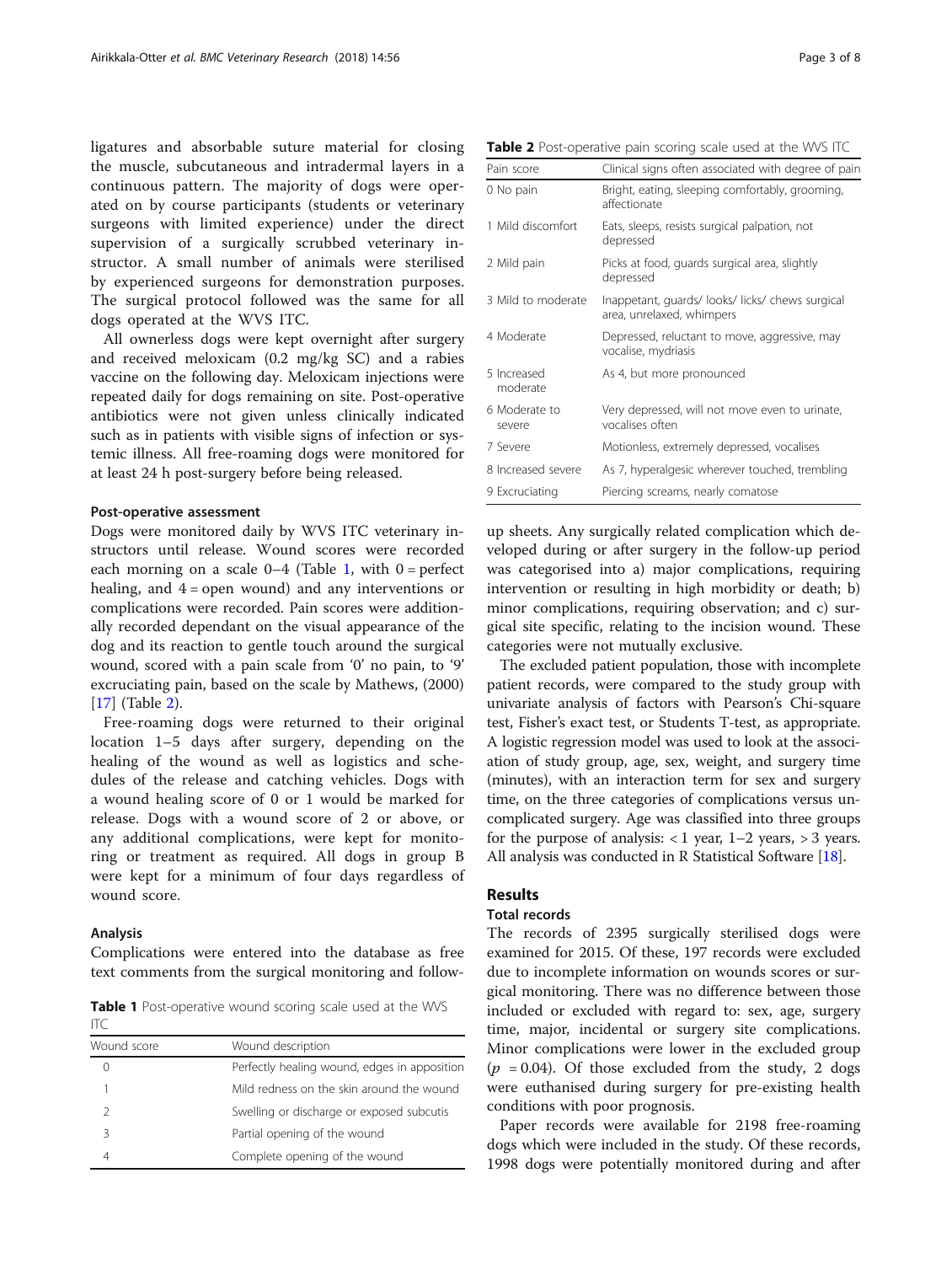surgery for at least 24 h until fit for release and 200 dogs were monitored for the minimum period of four days.

## Group A 24-h monitoring

The short-term monitoring study comprised of 1998 surgical records of dogs sterilised at the WVS ITC clinic in 2015. There were 932 ovariohysterectomies and 1066 castrations, including 44 pregnant bitches and 12 cryptorchid dogs. The median age was 2 years (range 0.2–12.5). Mean surgical times were 95.7 min for ovariohysterectomy (SD 25.3) and 50.2 min for castration (SD 18.5). Based on assessment of the surgical wound on the first day following surgery, 70.2% of dogs were released, and subsequently, 91.2% of dogs had been released within two days of surgery.

In total, 108 dogs (5.4%; 95%CI 4.5–6.5%) had at least one surgery related complication in this group (Table 3). The major complications were seen in 56 dogs (2.8%; 2.1– 3.6%). Two anaesthetic deaths were reported, and one dog died two days after surgery with haemorrhagic gastroenteritis. Dehiscence of the wound resulted in a scrotal ablation in one case. A further three scrotal ablations were performed at the time of the initial surgery, but the reasons for these were not clearly documented. Surgical intervention was required in three dogs intra-operatively with major haemorrhage, two specifically with torn ovarian ligaments, and one female dog re-operated immediately following ovariohysterectomy due to suspected internal bleeding; all recovered without further incident. Anaesthetic reasons for intervention included tremors or seizures requiring diazepam ( $n = 10$ ). Further interventions including wound flushing  $(n = 17)$  and further antibiotic administration ( $n = 4$ ). Where an alternative reason was not given for post-operative antimicrobial use, these were considered related to the surgical wound  $(n = 6)$ . Pyometra was diagnosed at surgery and treated in 11 dogs. Minor complications were seen in 52 dogs (2.6%; 1.9–3.4%). These included mild wound swelling or discharge, notable blood loss during surgery, the development of diarrhoea, and postoperative hypothermia (Table [4\)](#page-4-0). Complications specifically related to the surgical site were seen in 54 of 1996 dogs (2.7%; 2.0–3.5%).

This case number was supported by 92.8% of dogs having a wound healing score of '0–1' (good healing to mild redness) on the first day post-op, 7.1% with a score of '2' (swelling or discharge), and only one animal with a score of '3' (partial opening). The pain score was '0' (no pain) in 72.3% of dogs, '1' (mild discomfort) in 25.0%, and '2–3' (mild to moderate) in 2.7% of dogs.

## Group B 4-day monitoring

The 4-day follow-up study evaluated the immediate surgical complications and short-term wound healing of 200 dogs with complete monitoring records (86 females and 114 males) operated on between August and December 2015. Two females were pregnant and one male was a cryptorchid. The median age was 2 years (range 0.3–12.0 years). The mean surgical times were 92.2 (SD 22.5) and 52.2 (SD 19.8) minutes for the ovariohysterectomy and castrations, respectively.

Fourteen of the 200 dogs (7.0%, 95%CI 3.9–11.5%) had at least one surgery related complication (Table 3). Three major complications, 1.5% (3.1–4.3%), were seen in the prospective group. These included one scrotal ablation which was performed in a dog at the time of the initial surgery due to a scrotal incision made during shaving, and two further cases required flushing of the surgical wound. Minor complications were seen in 11 of 200 dogs (5.5%; 2.8–9.6%), including moderate scrotal swelling  $(n = 3)$ , wound discharge  $(n = 3)$ , diarrhoea  $(n = 3)$ , one shaving inflicted wound, and postoperative hypothermia  $(n = 1)$ . Nine cases were specifically related to the surgical site (4.5%, 2.1–8.4%). No wound breakdown or post-operative wound infection was observed. These results can be seen in Table [4](#page-4-0).

Wounds scores were '0–1' in 89.5% of dogs on the first day post-op, and '2' in 10.5% of dogs. By day two, the number of dogs with a score of '2' had decreased to 7.1%. The pain score was '1' in 20.5% of dogs, and '2' in 0.5% on the day following surgery. No dogs showed a pain score of '2' or more by the second day post-op, and 8.1% showed a score of '1' (mild discomfort). The results are summarised over the four days in Fig. [1,](#page-4-0) indicating

Table 3 Complication frequency of dogs undergoing sterilisation surgery in 2015

| Complications                          | Group $A - 24$ h monitoring |         |             | Group $B - 4$ day monitoring |         |              |
|----------------------------------------|-----------------------------|---------|-------------|------------------------------|---------|--------------|
|                                        | $(N = 1998)$                | Percent | 95% CL      | $(N = 200)$                  | Percent | 95% CI       |
| Surgical (Any)                         | 108                         | 5.4     | $4.5 - 6.5$ | 14                           | 7.0     | $3.9 - 11.5$ |
| Major surgical (required intervention) | 56                          | 2.8     | $2.1 - 3.6$ |                              | 1.5     | $3.1 - 4.3$  |
| Minor surgical (observation only)      | 52                          | 2.6     | $1.9 - 3.4$ |                              | 5.5     | $2.8 - 9.6$  |
| Surgical site related (post-operative) | $54^{\circ}$                | 2.7     | $2.0 - 3.5$ | 9                            | 4.5     | $2.1 - 8.4$  |

 $(^aN = 1996)$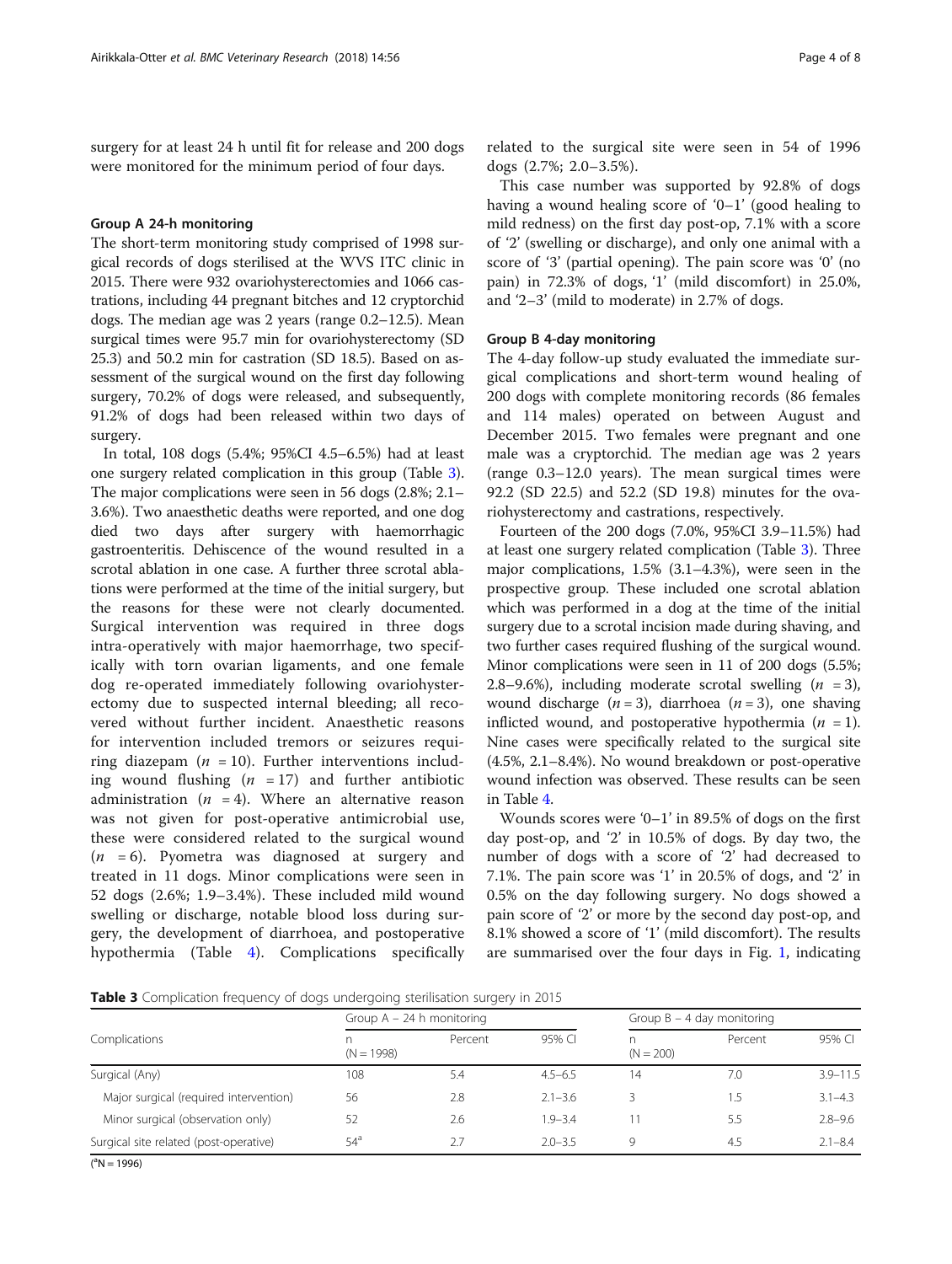<span id="page-4-0"></span>Table 4 Reported complications associated with surgery

| presented in major and minor subclasses |                              |         |                              |         |  |  |  |  |  |
|-----------------------------------------|------------------------------|---------|------------------------------|---------|--|--|--|--|--|
|                                         | Group A 24 h<br>$(N = 1998)$ |         | Group B 4-day<br>$(N = 200)$ |         |  |  |  |  |  |
| Complication                            | Number                       | Percent | Number                       | Percent |  |  |  |  |  |
| a) Surgery related complications        |                              |         |                              |         |  |  |  |  |  |
| Major complications                     |                              |         |                              |         |  |  |  |  |  |
| Postoperative mortality                 | 1                            | (0.1)   | $\Omega$                     | (0.0)   |  |  |  |  |  |
| Anaesthetic death                       | $\mathfrak{D}$               | (0.1)   | 0                            | (0.0)   |  |  |  |  |  |
| Scrotal ablation required               | 4                            | (0.2)   | 1                            | (0.5)   |  |  |  |  |  |
| Surgical intervention                   | 4                            | (0.2)   | 0                            | (0.0)   |  |  |  |  |  |
| Anaesthetic intervention                | 10                           | (0.5)   | 0                            | (0.0)   |  |  |  |  |  |
| Antibiotic treatment                    | 10                           | (0.5)   | $\Omega$                     | (0.0)   |  |  |  |  |  |
| Pyometra                                | 11                           | (0.6)   | $\Omega$                     | (0.0)   |  |  |  |  |  |
| Surgical wound flushing                 | 17                           | (0.9)   | $\mathfrak{D}$               | (1.0)   |  |  |  |  |  |
| Minor complications                     |                              |         |                              |         |  |  |  |  |  |
| Hypothermia                             | 4                            | (0.2)   | 1                            | (0.5)   |  |  |  |  |  |
| Incisional discharge                    | 5                            | (0.3)   | 3                            | (1.5)   |  |  |  |  |  |
| Incision wound swelling                 | 6                            | (0.3)   | $\Omega$                     | (0.0)   |  |  |  |  |  |
| Moderate blood loss                     | 7                            | (0.4)   | $\Omega$                     | (0.0)   |  |  |  |  |  |
| Moderate scrotal swelling               | 8                            | (0.4)   | 3                            | (1.5)   |  |  |  |  |  |
| Diarrhoea                               | 8                            | (0.4)   | 3                            | (1.5)   |  |  |  |  |  |
| Cardiac rhythm abnormalities            | 8                            | (0.4)   | 0                            | (0.0)   |  |  |  |  |  |
| Procedure related                       | 10                           | (0.5)   | 1                            | (0.5)   |  |  |  |  |  |

the proportion of dogs with of wound scores greater than 1, and pain scores greater than 0.

The statistical model examined the study group (group A or group B), age, weight, and surgerytime:sex interaction, against the three classifications of complications as an outcome. There was no evidence of an association between the number of major, minor, surgery site specific, or total complications seen, and the study group, age, sex or weight. There was an association between all complications and longer surgery time (effect size = 1.01,  $p = 0.02$ ), as well as major complications and longer surgery time in males (effect size 1.03,  $p = 0.03$ ).

## **Discussion**

This study demonstrated that dogs can be sterilised with a low level of surgical complications in a low-income setting without the use of routine post-operative antibiotics. The incidence of post-operative surgical site complications was similar to that seen in teaching hospitals in developed countries (Fig. [2](#page-5-0)), as well as to field high-volume sterilisation campaigns [\[9,](#page-7-0) [19\]](#page-7-0). Nevertheless variation will exist in the definition of complications between the studies, so direct comparisons should be interpreted with caution. Ovariohysterectomy and castration are classified as clean surgeries, and previous studies indicate a wound infection rate of 0.0–4.9% in clean surgeries and 4.5–5.9% in cleancontaminated surgery [\[20](#page-7-0)–[25](#page-7-0)]. In private practice, Pollari and Bonnett,  $(1996)$   $[26]$  saw that major surgical site complications ranged from 1 to 4% for dogs and cats undergoing ovariohysterectomy, castration and onychectomy, but this varied widely between surgeons and between practices. Unfortunately the follow-up period in this study was too short to specifically investigate the development of infection which could take weeks to manifest. The total complication rates seen in this study were nevertheless comparable to other studies [\[19,](#page-7-0) [27](#page-7-0), [28\]](#page-7-0).

In this population with a high proportion of feral dogs, long term follow is not possible without extensive cost and housing facilities. Additionally, hospitalisation may be a marked change from their natural environment, limiting their movement, possibly decreasing territorial behaviours, providing differing nutrition, and added

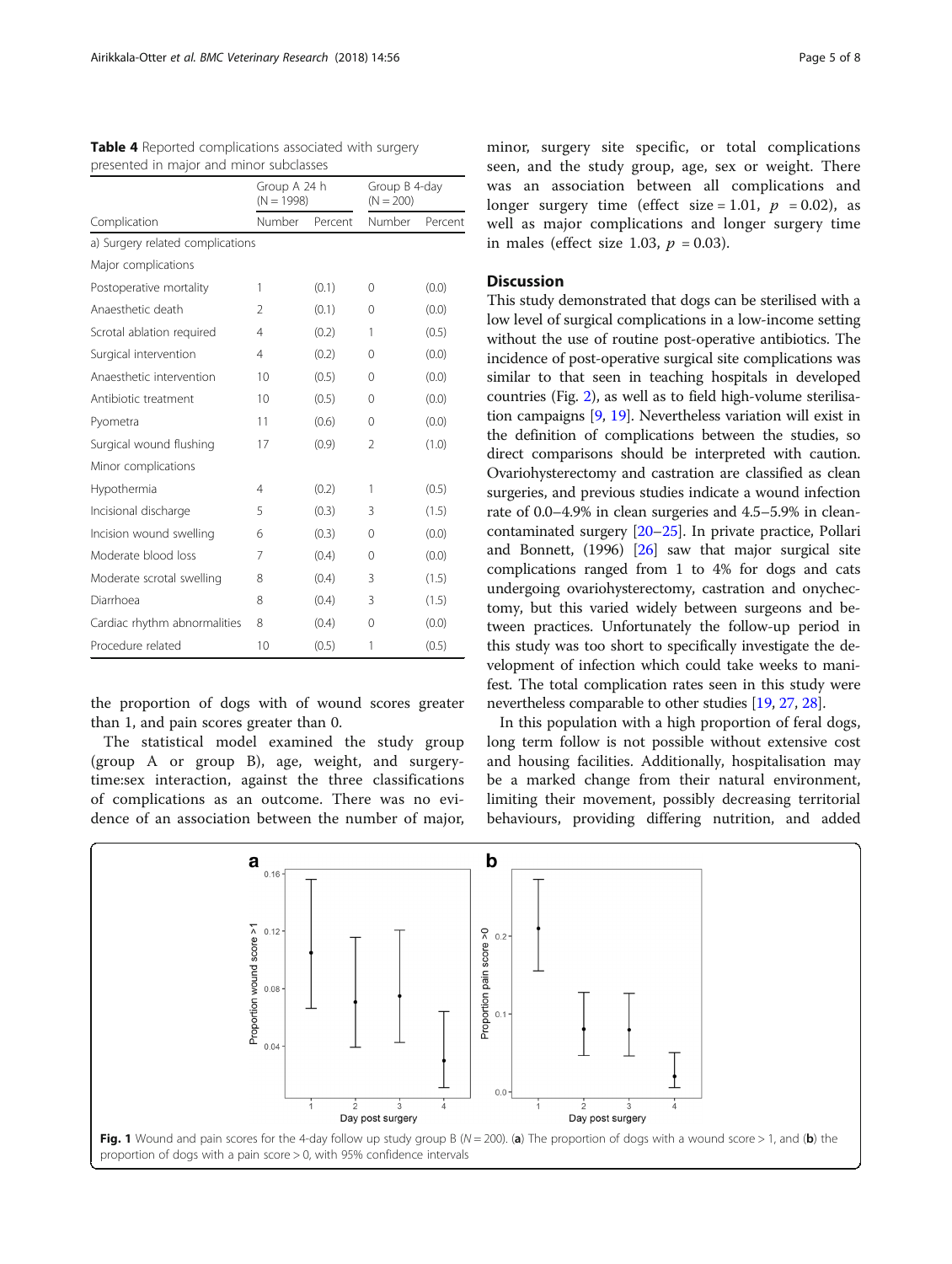<span id="page-5-0"></span>

stress from close human and animal contact. Therefore, long periods of hospitalisation both for research and as standard practice, were ethically difficult to justify for this population. Keeping healthy dogs longer than needed is an additional drain on clinic resources, limiting capacity, and is often not logistically feasible in high volume clinics. Totton et al., (2011) [\[29](#page-7-0)] suggested that the close contact of animals in kennels may aid in the spread of infectious diseases, including ectoparasites. Moreover, Eugster et al., (2004) [[25](#page-7-0)] found an association between a longer hospitalisation period and increased surgical wound infection rates. Minimising the time spent in the hospital is therefore likely to be beneficial for the free-roaming dogs, as the added stress of confinement may further negatively impact wound healing [\[30\]](#page-7-0).

In a study by Burrow, Batchelor and Cripps, (2005) [[28\]](#page-7-0), major post-surgery complications, such as haemorrhage, were usually seen within 24 h after surgery, and Pearson (1973) [[31\]](#page-7-0) found haemorrhage to be the most common cause of death following an ovariohysterectomy. Our study did not see an elevated proportion of major complications in the 4-day follow up compared to the 24 h follow up. Although there was a higher level of minor complications, and those related to the surgical site, this difference was not statistically supported ( $p =$ 0.18 and  $p = 0.10$ ). This similarity of complication rates between groups shows some evidence that short followup times may not be detrimental to the welfare of freeroaming or feral dogs, provided surgical and sterile technique is of a high standard. It is possible that animals released from the clinic early develop post-surgical complications that go undocumented, and could account for the higher complication rate in the dogs studied for a longer period of time. The WVS ITC sterilises owned dogs daily under the same standards as the free-roaming dogs and internal reports (unpublished) indicate a low incidence of complications in owned animals although a formal comparison with free-roaming animals was beyond the scope of this study.

Under-reporting is an inherent bias in this type of study, especially for minor or incidental complications, and record keeping differs between individuals. Additional bias may have been introduced in the selection of the prospective study participants as randomisation was not possible for logistical reasons. This is no reason to believe that patients included in the prospective cohort were different to the retrospective cohort, as origin populations and surgical protocols were similar. However, a difference in monitoring and record keeping of the prospective cohort was plausible. Veterinarians and students were not directly responsible for the research aspects of the study, only clinical duties, and did not have any incentive to report or handle these cases beyond standard care. Though it is possible the veterinarians were influenced by the study in their clinical decision making and reporting, even though standard protocols exist.

Longer anaesthetic and surgery times, were previously associated with an increase in postoperative surgical site infections [\[21](#page-7-0)–[25,](#page-7-0) [28](#page-7-0)]. This study showed no evidence of a relationship between surgery time and surgical site complications, when taking study type, age, weight and sex into account. This may be due to the effectiveness of short-acting, pre-operative antibiotic use in all animals, or the short follow up time. The use of antibiotics before surgery was justified because student surgeries were often expected to take longer than 90 min and Vasseur et al., (1988) [\[21\]](#page-7-0) saw a 1.6 times increase in infection in student surgeries without prophylactic antibiotic use. Burke, (1961, 1973) [[32](#page-7-0), [33](#page-7-0)] showed that antimicrobials given roughly one hour before surgery to maximise the MIC in the blood during the procedure had a favourable effect on wound infection outcomes. However, postoperative administration did not influence wound outcomes in the same study.

A particularly controversial area of surgical sterilisation programmes relates to the use of antimicrobials. Whilst it may seem intuitively sensible to administer a longer course of antibiotics to dogs sterilised in low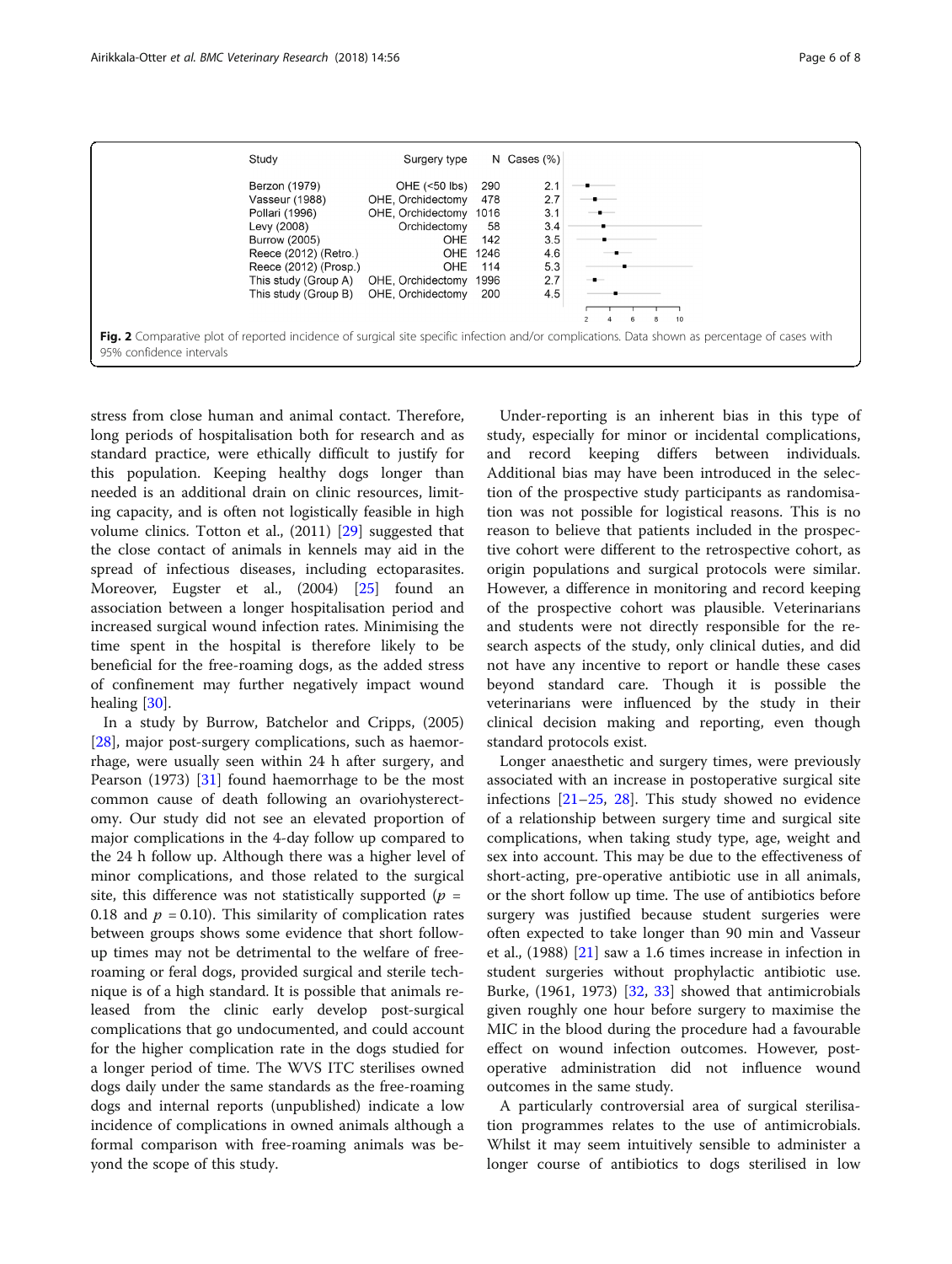income settings where ensuring high levels of sterility can be challenging, there are increasing concerns over antimicrobial resistance linked to inappropriate and excessive use of antibiotics. The British Small Animal Veterinary Association (BSAVA), and the Association of Shelter Veterinarians in the USA, advise against antimicrobial use in castrations and ovariohysterectomy, unless the surgery is expected to be prolonged or contaminated [\[20,](#page-7-0) [21](#page-7-0), [34,](#page-7-0) [35](#page-7-0)]. In contrast, the current guidelines for animal birth control (ABC) programmes in India advise 3–5 days of broad-spectrum postoperative antibiotics [\[15](#page-7-0)]. Antimicrobial use has been increasing in recent years in India, and isolated studies have shown high levels of resistance in human health care settings [\[36](#page-7-0)]. This has stimulated a review of policies within the Indian government on antimicrobial use, including within the veterinary sector, for which the controls are currently limited. Unnecessary use of antimicrobials have other disadvantages including increasing the cost of neutering programmes, causing host microbiome disruption, and drug reactions [[37\]](#page-7-0). In light of these disadvantages, the minimal use of antimicrobials would therefore be beneficial, but there is a paucity of studies which have assessed whether the guidelines from developed countries can be safely applied to low resource sterilisation clinics. In the UK setting, antimicrobials have been administered post-operatively to compensate for poor aseptic technique during surgery [[38,](#page-7-0) [39](#page-7-0)]. This may also provide the foundation for their use post-operatively in low resource settings. However, this study maintained high aseptic standards under these conditions, precluding the need for additional post-operative antimicrobials. Limiting unnecessary antimicrobial use in these settings reduces costs, could improve compliance to recommended usage, and follows responsible use guidelines to prevent antimicrobial resistance.

In this study, a wound scoring system was used as an objective measure of wound appearance to gauge whether animals were ready for release. The majority of animals, had evidence of acceptable wound healing within 2 days post-surgery. Cases showed a higher proportion of wounds scores  $> 1$  and pain scores  $> 0$ , but a higher score did not necessarily imply that an intervention was needed. The scoring may be a helpful tool in assessing whether an animal should be released or requires monitoring, and needs further validation. In this setting, the wound scoring does provide a documented check of each individual animal, necessary when a large volume of patients are seen by a team of veterinarians, ensuring good practice in follow-up care.

This study showed low postoperative pain scores in the majority of animals, with no animals showing severe

pain. Poor pain management can contribute to delays in wound healing [[40\]](#page-7-0) or result in self-inflicted trauma which also delays healing  $[14]$ . The generally accepted multimodal, pre-emptive analgesic approach [[41\]](#page-7-0) used in this study may contribute to the good post-operative recovery seen and is an essential factor to consider in sterilisation clinic protocols.

## Conclusions

This study demonstrated that high volume, low-resource sterilisation of dogs can be performed with a low incidence of surgical complications and low mortality. Importantly, we have shown that this can be achieved without the administration of postoperative antibiotics, provided high aseptic and surgical standards are followed and individual assessment takes place for antimicrobial and monitoring requirements with longer hospitalisation as needed, without compromising the welfare of the patients.

#### Abbreviations.

WVS: Worldwide Veterinary Service; ITC: International Training Centre; ABC: Animal Birth Control; OHE: ovariohysterectomy.

#### Acknowledgements

The surgeries performed in the WVS ITC by the trainee veterinarians were supervised by the WVS ITC team of teaching veterinarians, Ilona Airikkala-Otter, Maiju Tamminen, Dr. Vinay Bhagat, Dr. Jawahar Kolliyul, Dr. Aswin Alis, Dr. Sandeep Karna, Dr. Navas Shareef, Dr. Surya Prakash, Dr. Rahul Nair and Dr. Queenie Fernandes, who have for years with great dedication contributed to the WVS ITC work for improved surgical practices and humane dog population control. Thanks to Miceala Shocklee for assisting with data capture.

#### Funding

This study was performed in the WVS ITC, founded and run by the Worldwide Veterinary Service, sponsored by Dogs Trust, the Marchig Trust, and Brigitte Bardot Foundation, working in collaboration with two Indian registered animal charities, WVS India [\(www.wvsindia.org](http://www.wvsindia.org/)) and India Project for Animals and Nature [\(www.indiapan.org\)](http://www.indiapan.org). NVM is supported by the Marchig Trust and Dogs Trust.

#### Availability of data and materials

The datasets used and/or analysed during the current study are available from the corresponding author on reasonable request and with permission of the Worldwide Veterinary Service.

#### Authors' contributions

IA-O and LG designed the study and oversaw data collection. SM and NVM were involved in data gathering and analysis. RJM, IH, BMCB contributed to the planning and analysis. NVM, RJM and IA-O were responsible for the final manuscript with contributions from all authors. All authors read and approved the final manuscript.

#### Ethics approval

Ethics approval was attained from the University of Edinburgh, Veterinary Ethics Research Committee (VERC 114.16). The neutering programme was approved by the Animal Welfare Board of India.

#### Consent for publication

Not applicable.

#### Competing interests

The authors declare that they have no competing interests.